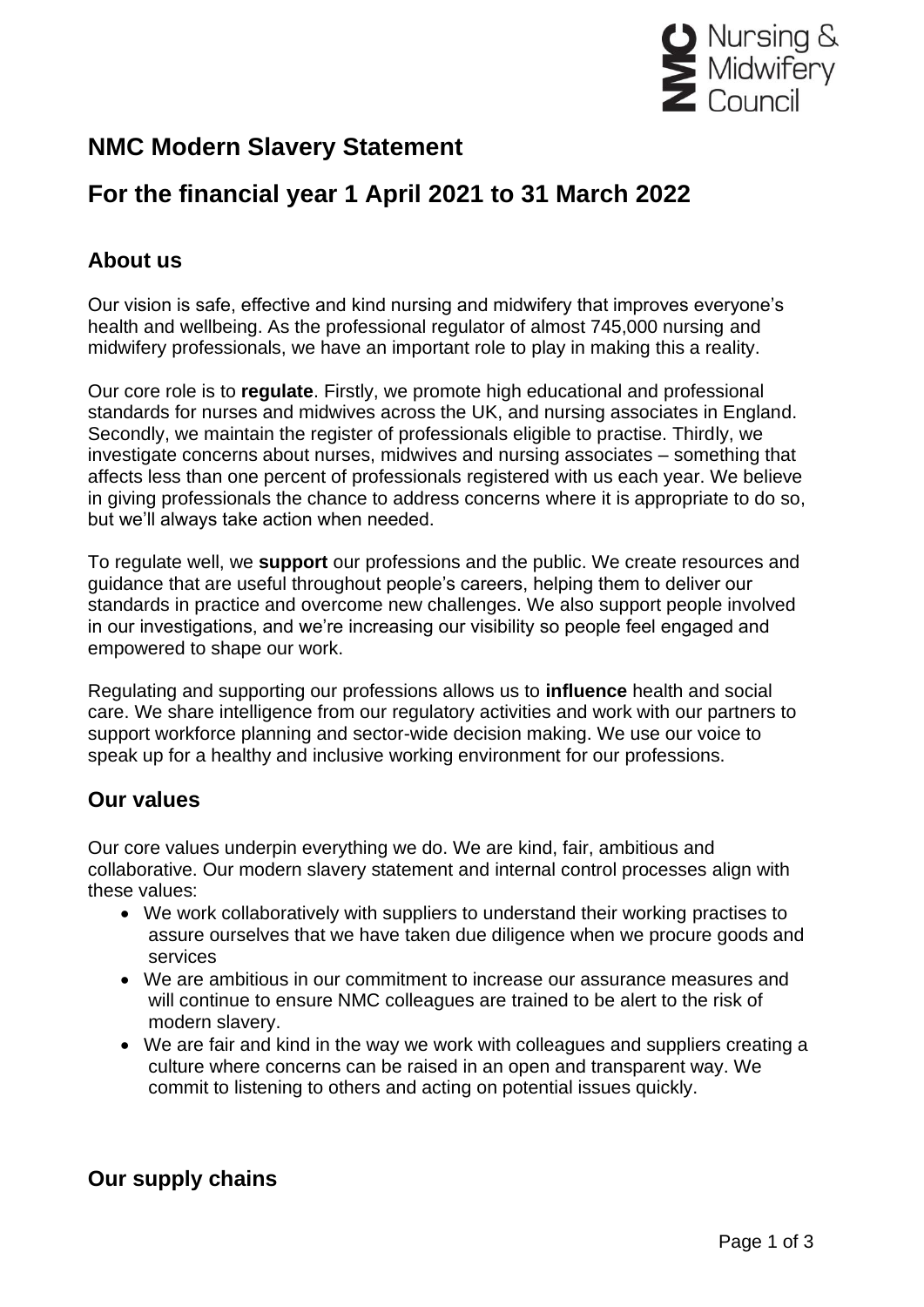

In order to run our organisation and deliver our objectives, we engage a number of external suppliers. The goods, works and services they provide include hosting services for our IT systems and data, software licensing and support, office cleaning, and legal support with case preparation, among many others.

#### **Our position on modern slavery**

We believe modern slavery has no place in society and we are committed to ensuring that there are no modern slavery offences occurring in our supply chain.

We require our suppliers to comply with all law and regulation, and expect them to maintain the highest ethical standards in all areas of their business operations.

If we discover one of our suppliers is allowing modern slavery offences in either their own business or their wider supply chain, we will terminate their contract and notify the relevant authorities.

## **Our due diligence processes, including training**

We aim to buy most of our services through well-established public sector framework agreements. The suppliers on framework agreements have been subject to rigorous due diligence by organisations such as Crown Commercial Services.

We undertake due diligence of new suppliers as part of our supplier on-boarding process. This includes assessment of the risk of modern slavery offences.

We have raised awareness of modern slavery with NMC colleagues by promoting our modern slavery statement and supporting policies. Colleagues are provided with training and we have created a modern slavery e-learning package which everyone is encouraged to complete.

We have put in place guidance for our contract managers that includes a review of modern slavery as part of their regular contract auditing activities.

Our colleagues know that if they have any concerns, they can raise them, and we have a whistleblowing policy and systems in place to support this. Our managers are trained on how to handle concerns that are raised with them.

#### **Risk areas**

Due to the nature of our business and the services we require, we believe the risk of modern slavery or human trafficking occurring within our supply chains is generally low. The services we use that we considered may be at relatively greater risk of modern slavery offences are hotels and cleaning services.

We have already taken steps to put in place robust contracts for these services. In 2021-22 we surveyed the hotels we most frequently use for business travel. From the responses received we found that: all have an understanding of modern slavery risks;